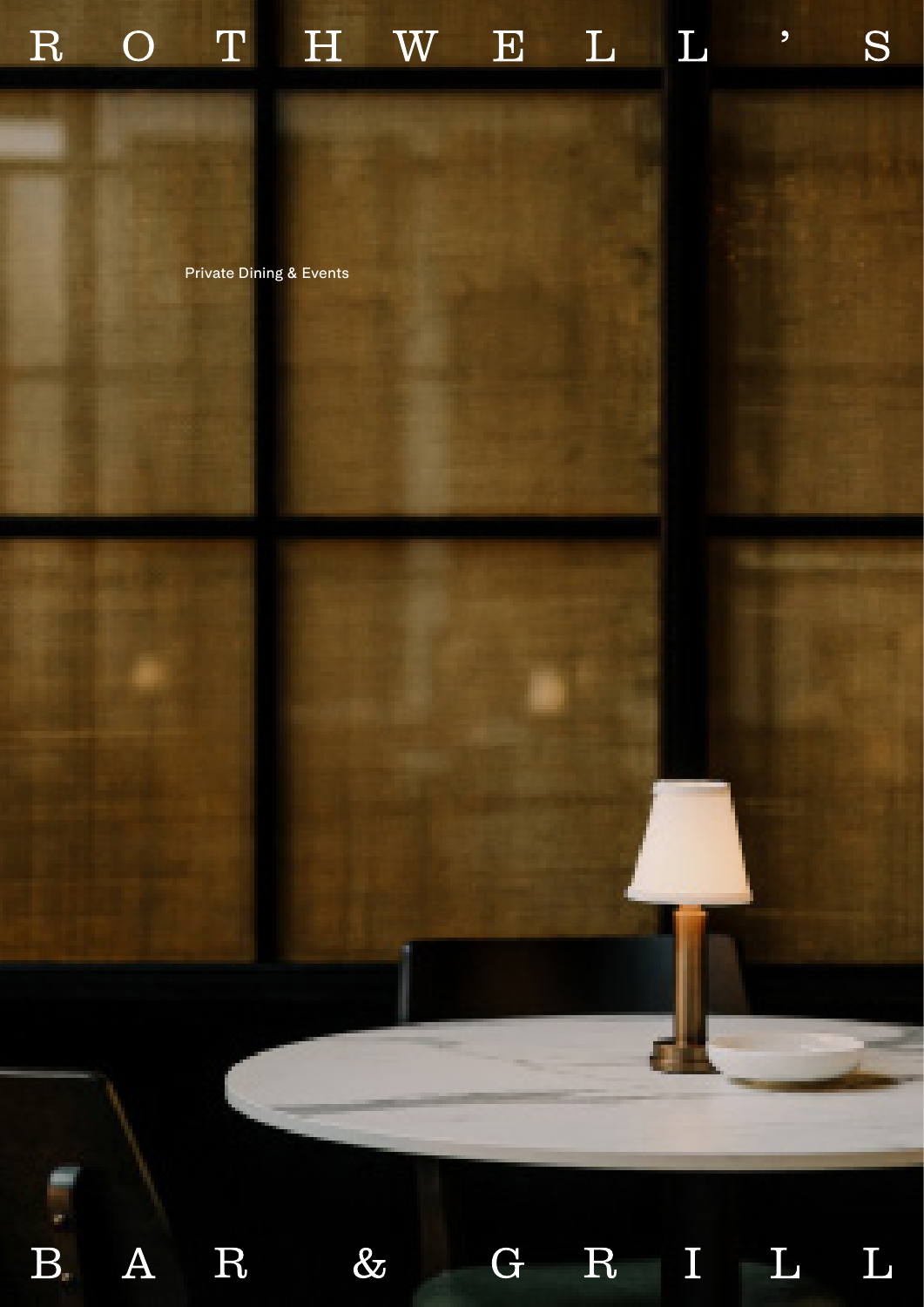## E L C O M E

Rothwell's Bar & Grill is located in the heritage listed Rothwell's building in the heart of Brisbane's CBD.

At Rothwell's we take pride in serving classic food using the freshest and best product available. Our hand-picked collection of worldwide wines showcase some of the world's greatest artisan producers which makes us one of Australia's favourite destination wine venues.

Note: all menus are subject to change due to seasonal availability.



#### PLEASE DIRECT ALL EVENT ENQUIRIES TO

Luca Bricchi, Restaurant Manager events@rothwellsbrisbane.com.au

235 Edward Street, Brisbane 4000 (07) 3038 1169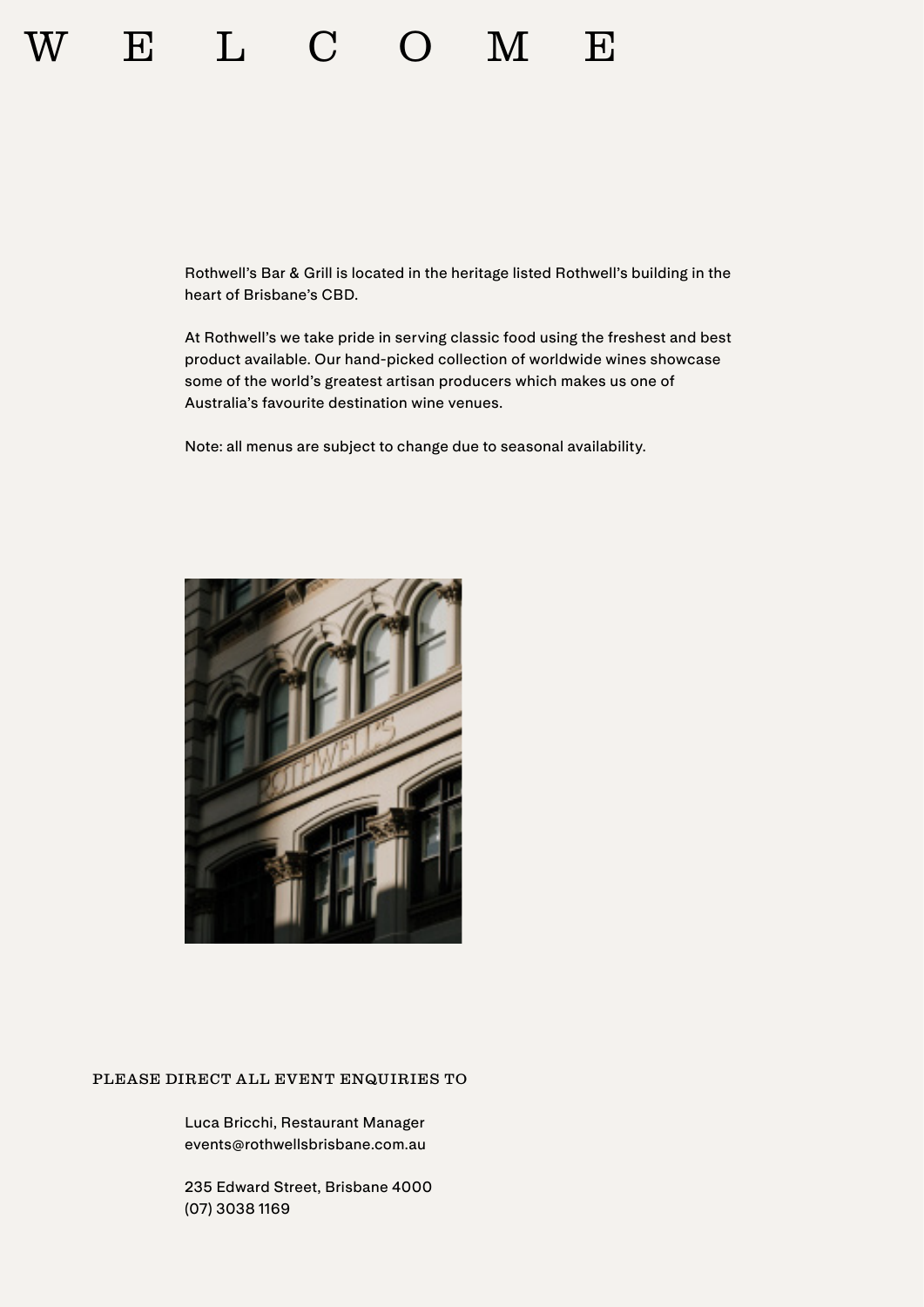Our unique basement level cellar is the perfect setting for an unforgettable event. Vintage bottles line the 120 year old sandstone walls while a long, dark timber table underneath beautiful fairy lights help to set the stage.

Whether you are planning a corporate event, an intimate wedding reception, or a 50th birthday celebration, our expert function team can work with you to ensure a special experience that you and your guests will remember long after the last bottle of wine is finished.

Note: a minimum spend applies for the use of the Cellar (below).



#### TUESDAY TO THURSDAY

Lunch \$1500 | Dinner \$1500

#### FRIDAY TO SATURDAY

Lunch \$1500 | Dinner \$2500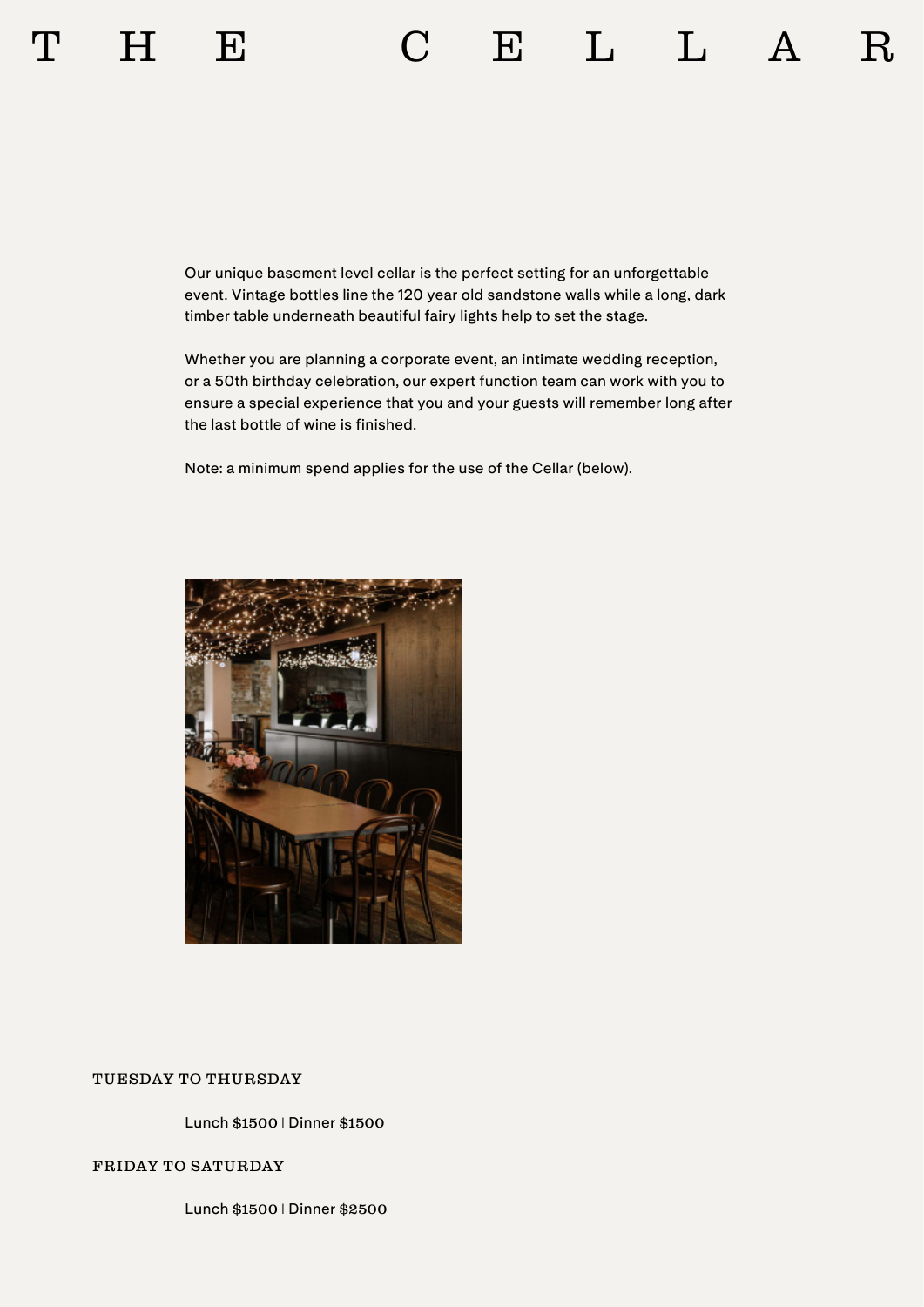## R O O M S E T U P



### LAYOUT 1

Up to 40 Guests, on a single long table



Stairs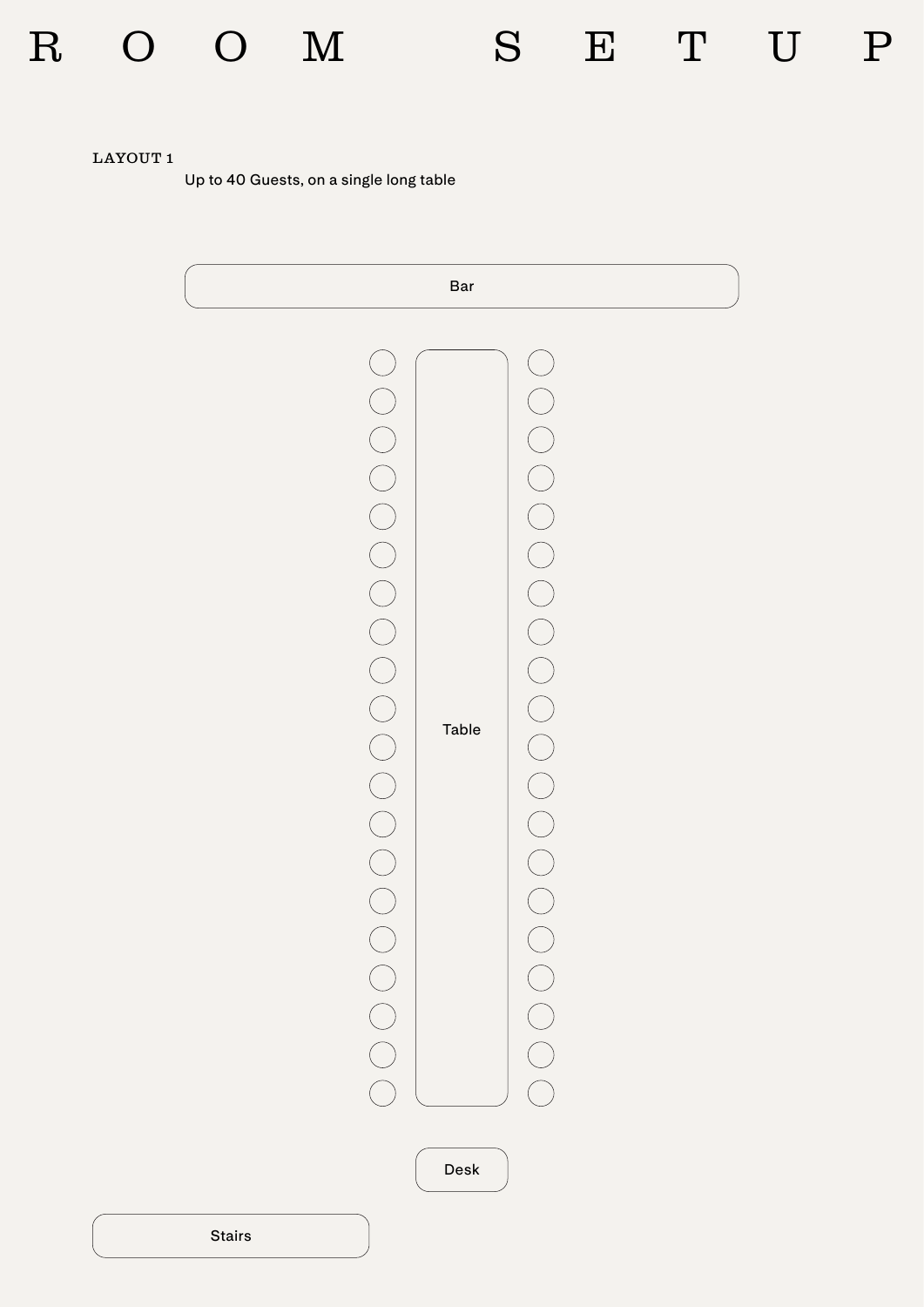## R O O M S E T U P

### LAYOUT 2

Up to 32 Guests, across separate tables

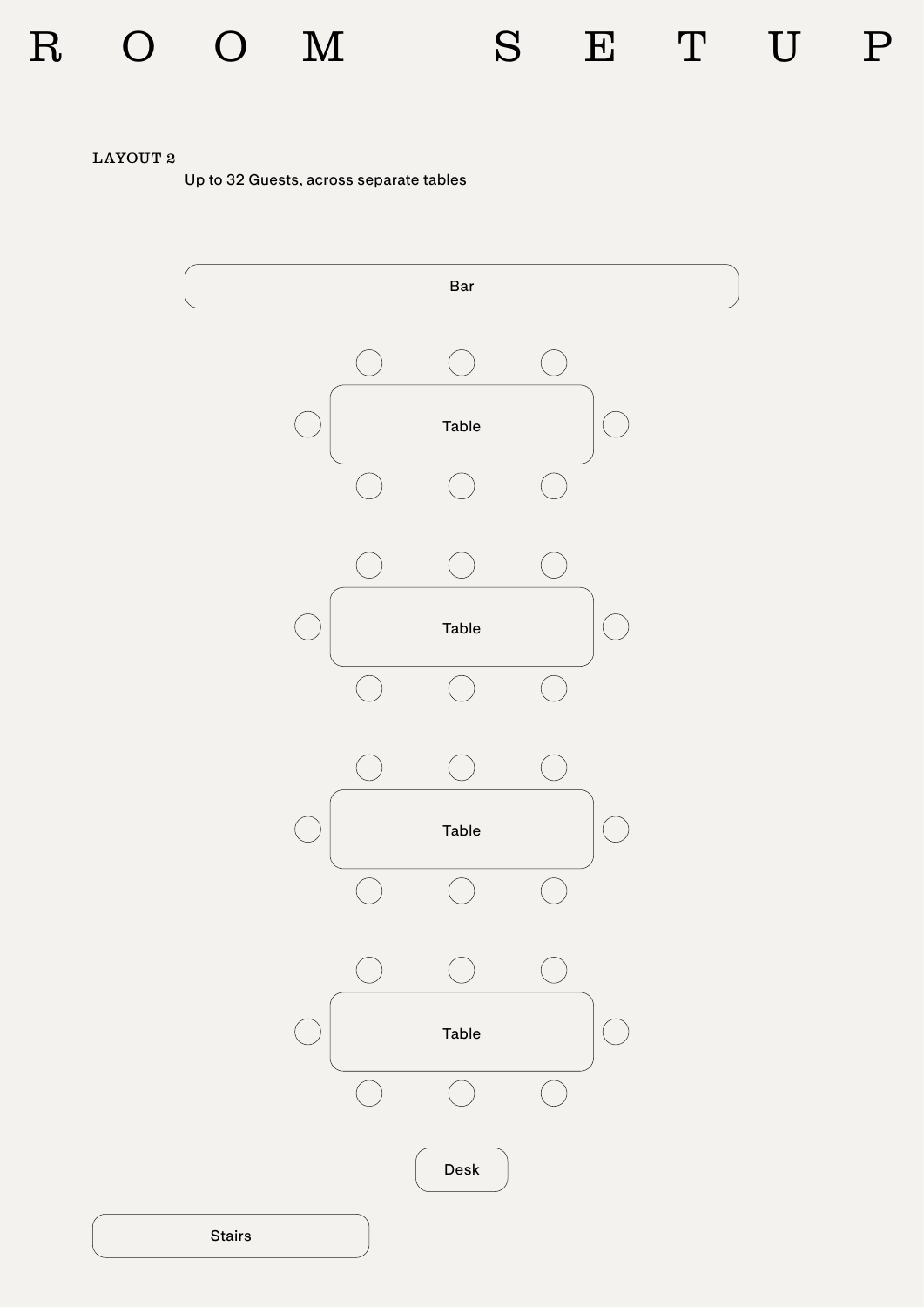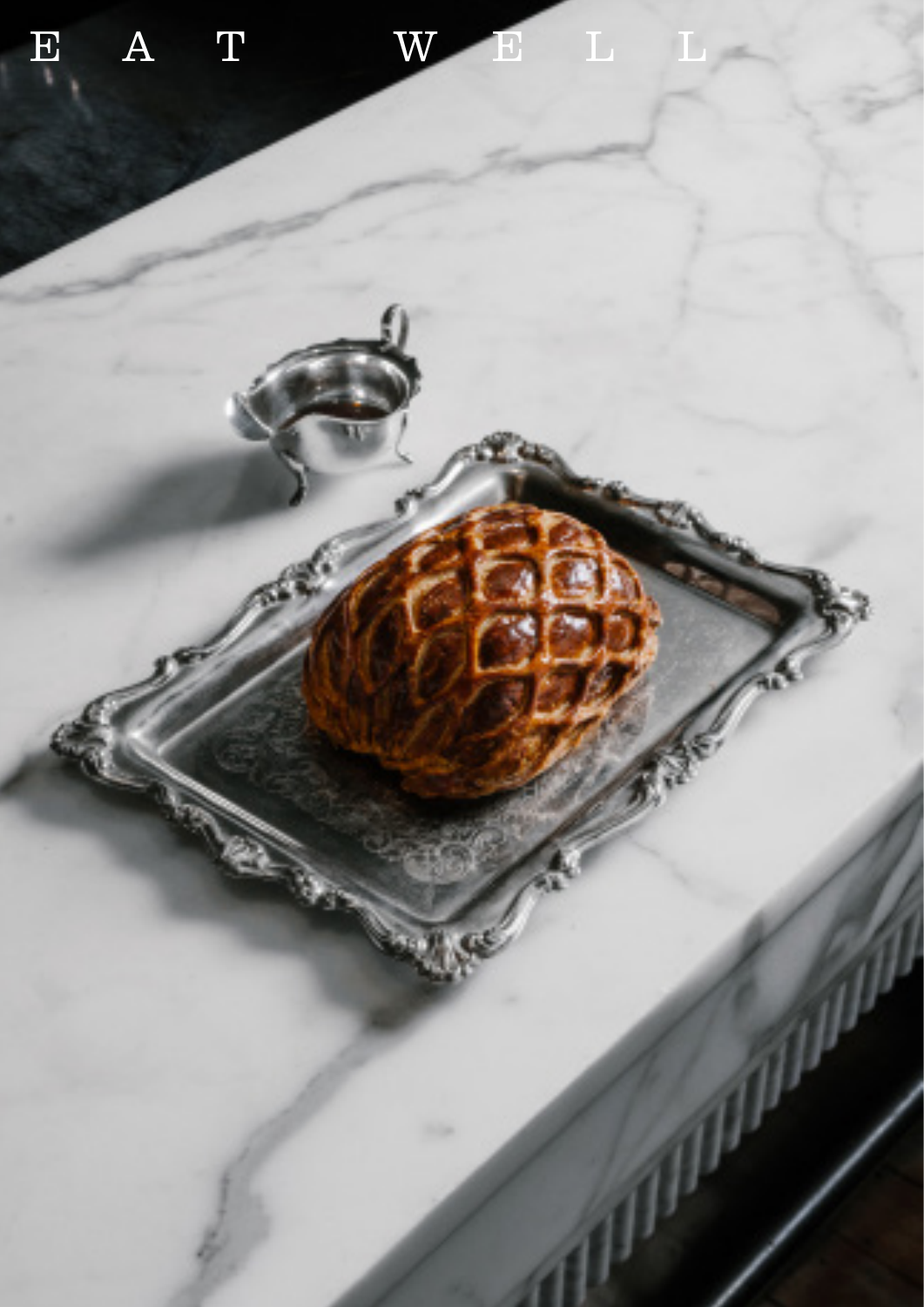# 4 0 | P P C A N A P E S

Choice of 8 Canapes

#### SAVOURY

Chicken liver parfait with cornichons Oysters with mignonette dressing Pork rillette with caper berries Steak tartare en croute Caramelised onion tart with goat curd Cured salmon with creme fraiche Pork sausage roll with harissa Crumbed king prawn with mayonnaise Wagyu cheese burger Grilled scallop with breadcrumbs and garlic butter Gruyere cheese toasties Cauliflower fritters with spiced yoghurt Brandade and black olives

#### SWEET

Medeleines with whisky caramel dipping sauce (dessert)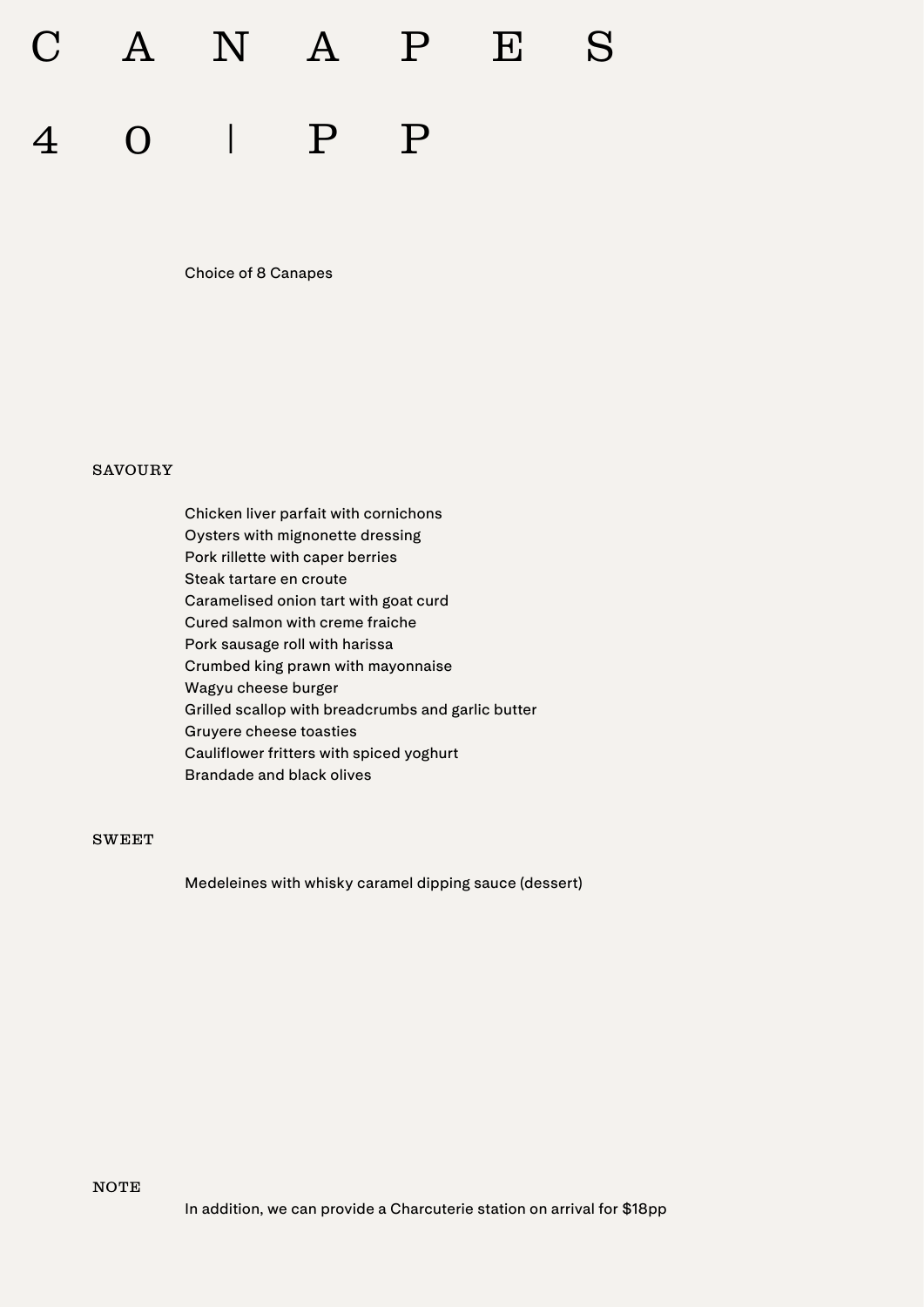# 0 | P P H A R I N

Up to 40 Guests, available for Lunch & Dinner

#### ENTRÉE | PLACED ON ARRIVAL

French onion dip with chives lemon and crisp bread Sicilian olives San Daniele ham with pickled figs Sourdough bread and butter

#### FIRST COURSE

Orecchiette with spanner crab, chilli and garlic Macaroni with mushrooms and aged cheddar

#### MAIN | CHOICE OF 2

Whole flounder with lemon, capers and parsley butter Lamb shoulder with black olives and feta Grilled rib eye with red wine sauce Roast cauliflower with labne, current and pine nuts

#### SIDE | CHOICE OF 2

French fries Potato puree House salad with mustard dressing Creamed spinach with toasted almonds

#### DESSERT | CHOICE OF 2

Baked Madeleines with whisky caramel dipping sauce Cheese plates Chocolate trifle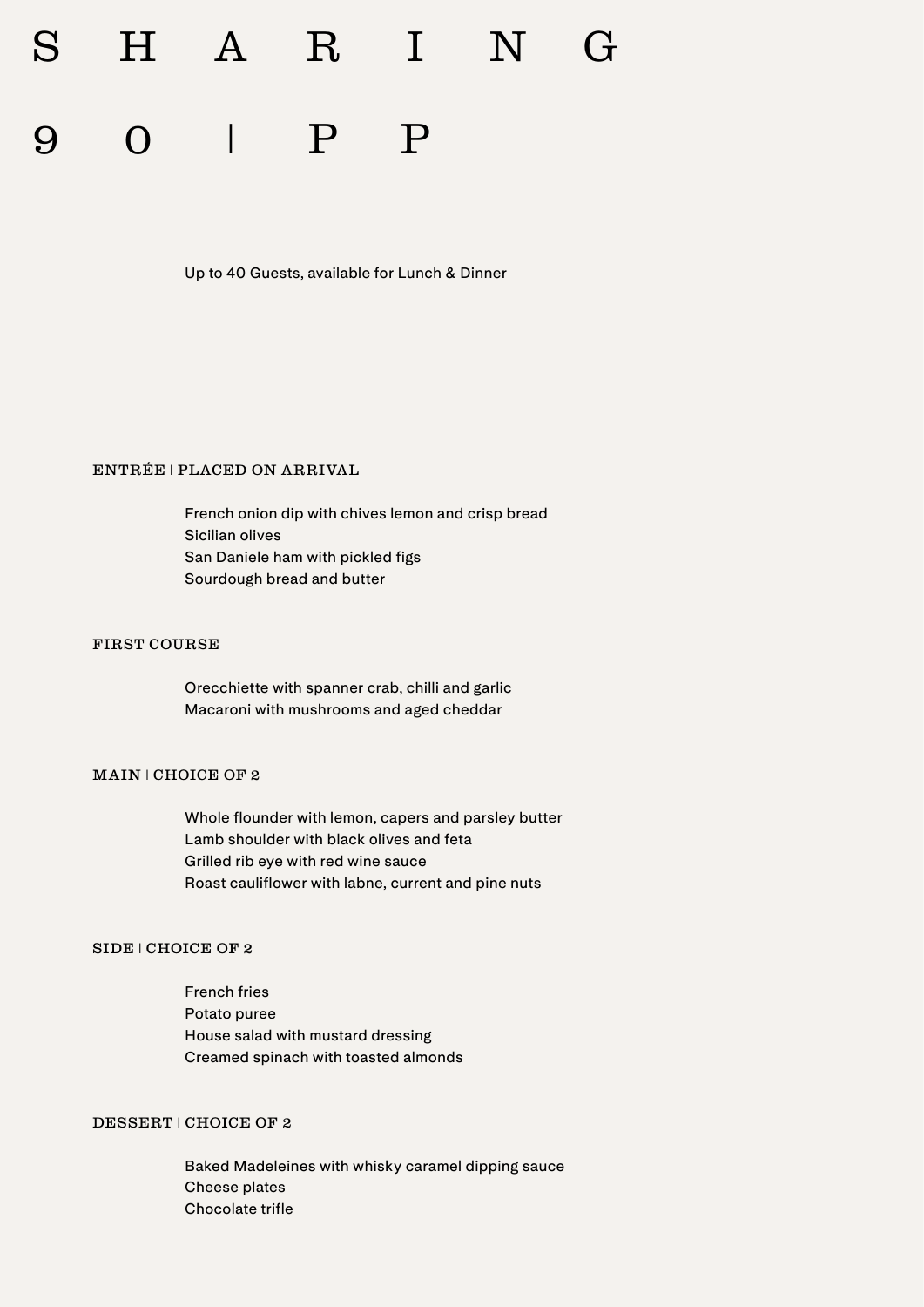3 C O U R S E

## 9 5 | P P

Up to 25 Guests, available for Lunch & Dinner Choose 3 options per course and our staff will take orders during the event\*

#### STARTER

Oyster with mignonette dressing Prawn with avocado, lettuce, cocktail sauce Beetroot with radish, walnut and goat curd Wagyu bresaola with celeriac and shaved parmesan

#### MAIN

Steamed reef fish with roasted fennel, tomato and basil vinaigrette Duck cassoulet, confit leg, Toulouse sausage, pork belly and white bean Beef fillet with onion rings, celeriac remoulade and red wine sauce Macaroni with mushrooms and aged cheddar Roast Lamb with braised peas, bacon and shallot Potato puree and house salad for the table

#### DESSERT

Berry salad with brown butter ice cream Pistachio brulee with chocolate gelato Chocolate trifle Cheese plate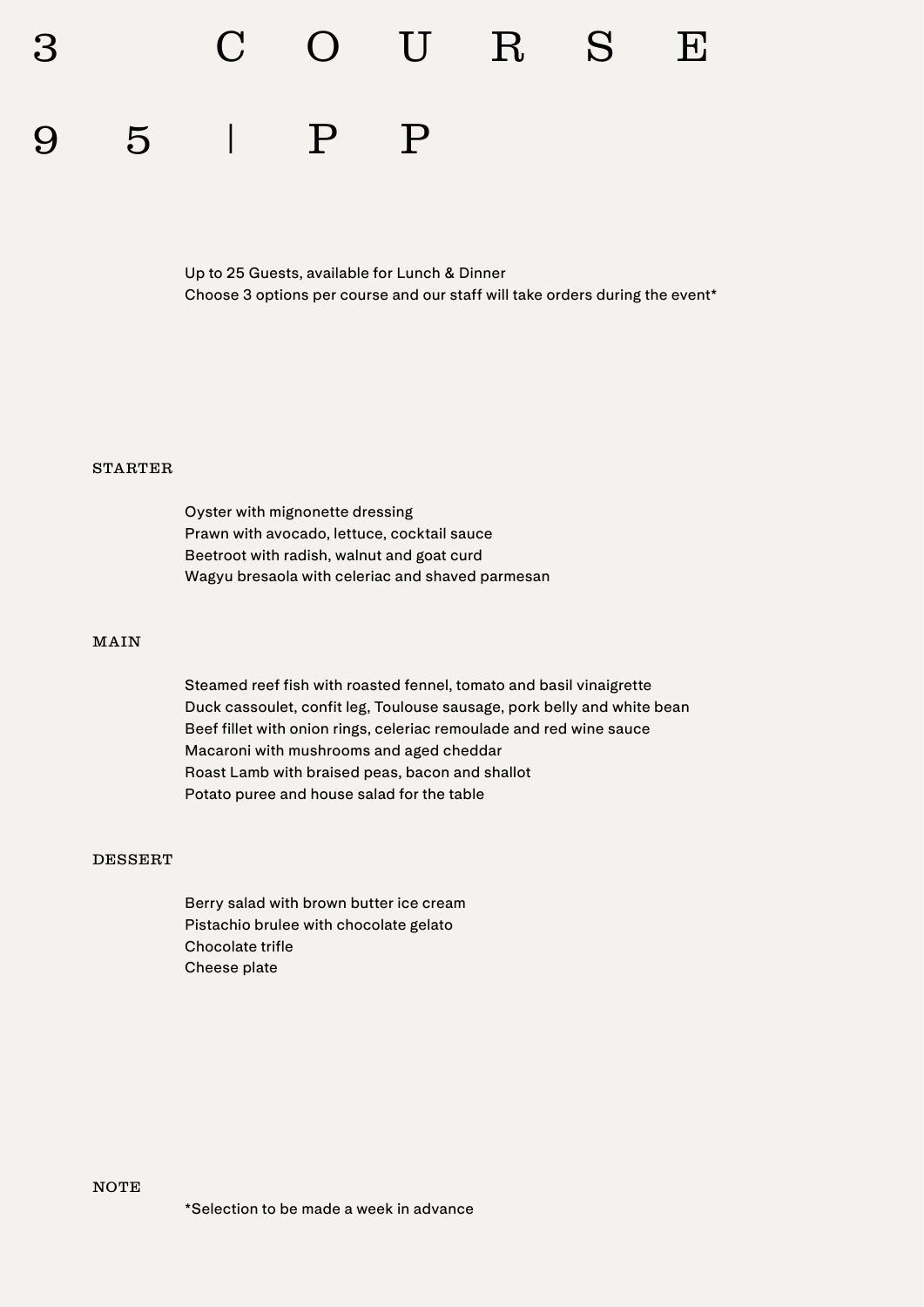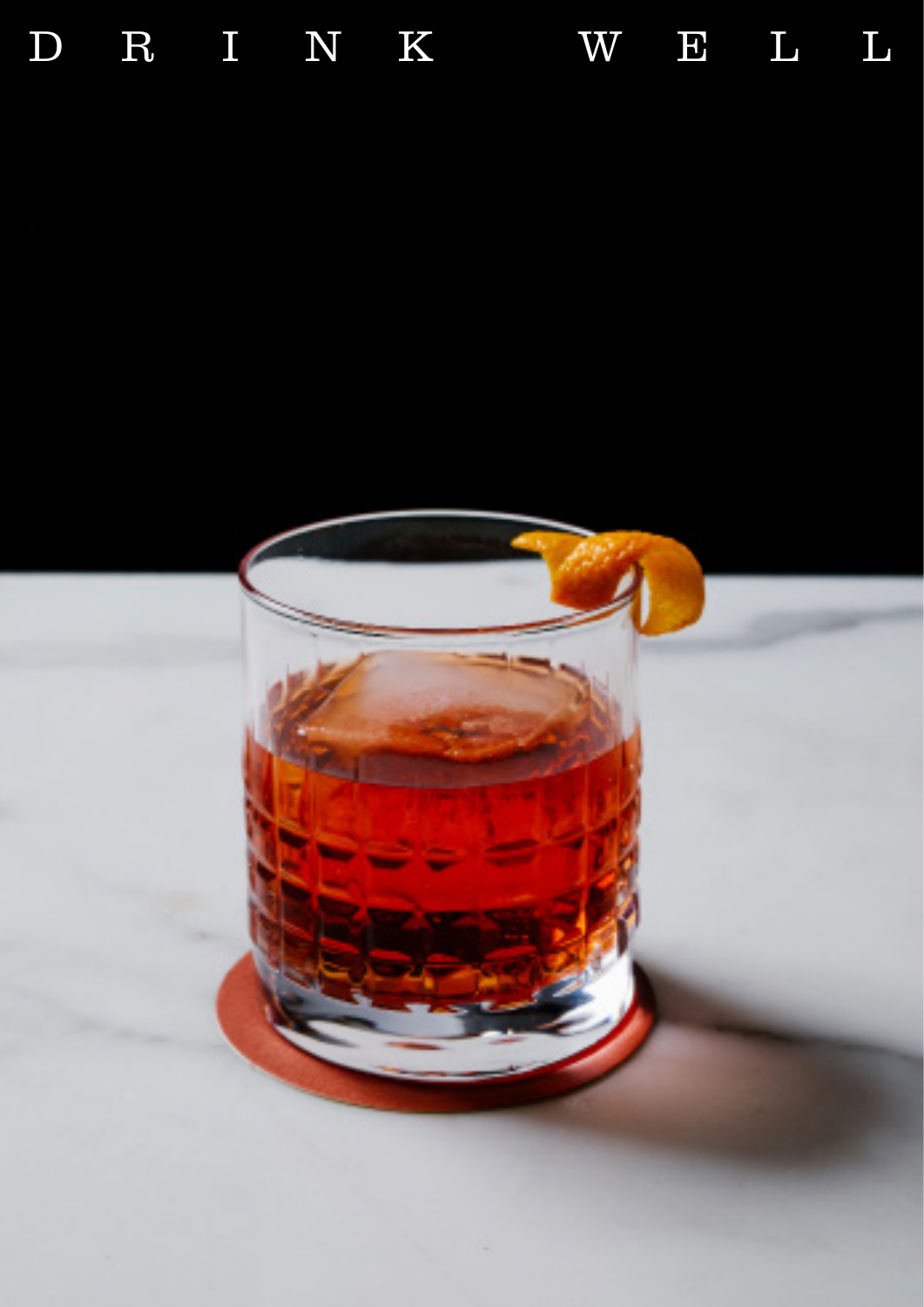| SPARKLING |                                        |
|-----------|----------------------------------------|
|           | N/V Spagnol Prosecco                   |
| WHITE     |                                        |
|           | 2020 Logan 'Weemala' Pinot Gris        |
|           | 2020 Rob Hall Chardonnay               |
| RED       |                                        |
|           | 2018 Poderi Del Paradiso Chianti       |
|           | 2017 Dog Ridge 'Pup' Shiraz            |
| BEER.     |                                        |
|           | Peroni Leggera, mid strength, low carb |
|           | Peroni Nastro Azzurro                  |
|           | Stone and Wood Pacific Ale             |



#### SPARKLING

N/V Monmousseau Brut Etoile Methode Traditionelle

#### WHITE

| 2020 Antonutti Pinot Grigio          |
|--------------------------------------|
| 2020 Stefano Lubiana Sauvignon Blanc |

#### RED

2019 VDP x Champ des Barbiers Grenache Syrah 2019 Frankland Estate Cabernet Sauvignon

#### BEER

Peroni Leggera, mid strength, low carb Peroni Nastro Azzurro Asahi Super Dry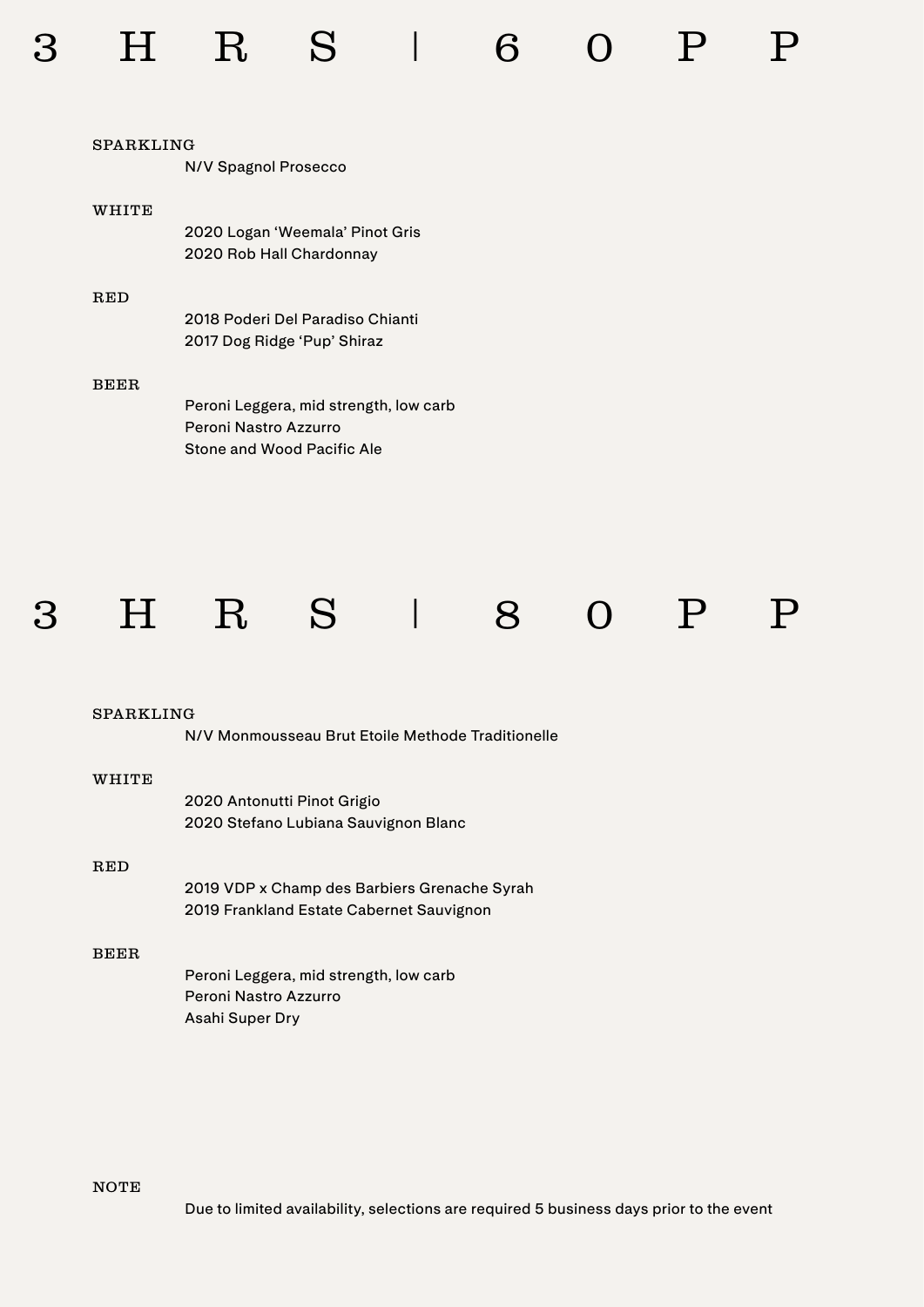C O N D I T I O N S

You are required to fill in the attached booking confirmation form to secure your booking. By filling in this form, you agree to the terms and conditions set out below.\*

#### MINIMUM SPEND

A minimum spend applies where exclusive use of the room is required. The agreed upon minimum spend will be the minimum charged on completion of the event. Cancellations within a 7 day period of the event will incur the entire minimum spend.

Tuesday to Thursday: Lunch \$1500 | Dinner \$1500 Friday to Saturday: Lunch \$1500 | Dinner \$2500

#### SERVICE TIMES

Lunch: Guests may arrive at any time from 12pm (unless another time has been pre-arranged). The room is available from 12pm–4pm, the latest booking time available for lunch is 1pm with an immediate sit down required.

Dinner: The room is available from 5.30pm–12am. Due to Liquor Licensing requirements we are unable to serve alcoholic beverages after 12am (Rothwell's Bar & Grill reserves the right to call last drinks before this time). All guests must leave the premises by 12.30am. Guests may arrive at any time from 5.30pm with the first course at 6.00pm (unless another time has been pre-arranged).

#### MENU SELECTION

Menu selections are required 7 business days prior to your event.

Special Dietary Requirements: we provide meals for guests with special dietary requirements. Please provide details when advising of your menu selections. Due to seasonality & limited availability of fresh produce, some changes may occur without notice.

#### BEVERAGE SELECTION

Due to limited availability, beverage selections are required 5 business days prior to the event. Wines and vintage changes may occur without notice; however we will always be able to source a comparable product.

Beverage packages: after first 3 hours, one (1) additional hour can be added only for the whole table.

#### FINAL NUMBERS

Final numbers are required 3 business days prior to the event.

#### FINAL PAYMENT

Payment is due at the conclusion of the event. Rothwell's Bar & Grill does not accept personal cheques. The minimum spend is the minimum that will be charged for your event. Confirmed numbers will be the minimum numbers charged for. Please note there is a maximum of 2 credit cards per account. If the account will be split more than 2 ways, please arrange for cash to be used on the night (there is an ATM on the street). Bar tabs are not permitted.

It is the responsibility of the event organiser to ensure the entire account is paid, any balances owing will be charged to the credit card account details provided on the booking form.

#### CANCELLATIONS

Cancellations must be made in writing. Should you cancel your event, the following cancellation fees will be charged to the credit card account details provided on the booking form:

A month prior the event: 0% of the minimum spend More than 3 weeks prior to the event: 50% of the minimum spend More than 2 weeks prior to the event: 75% of the minimum spend Less than 2 weeks prior to the event: 100% of the minimum spend

#### PRICING

Prices listed throughout this document are subject to change without notice. However, once your booking form has been completed the prices applicable at that time will remain current for a period of 3 months.

#### BREAKAGES AND MISSING WINE

The organiser of the function is responsible for the removal or breakage of any stored wine on the premises.

\*Above terms are subject to change without notice \*BYO alcohol is not permitted at the venue under any circumstances